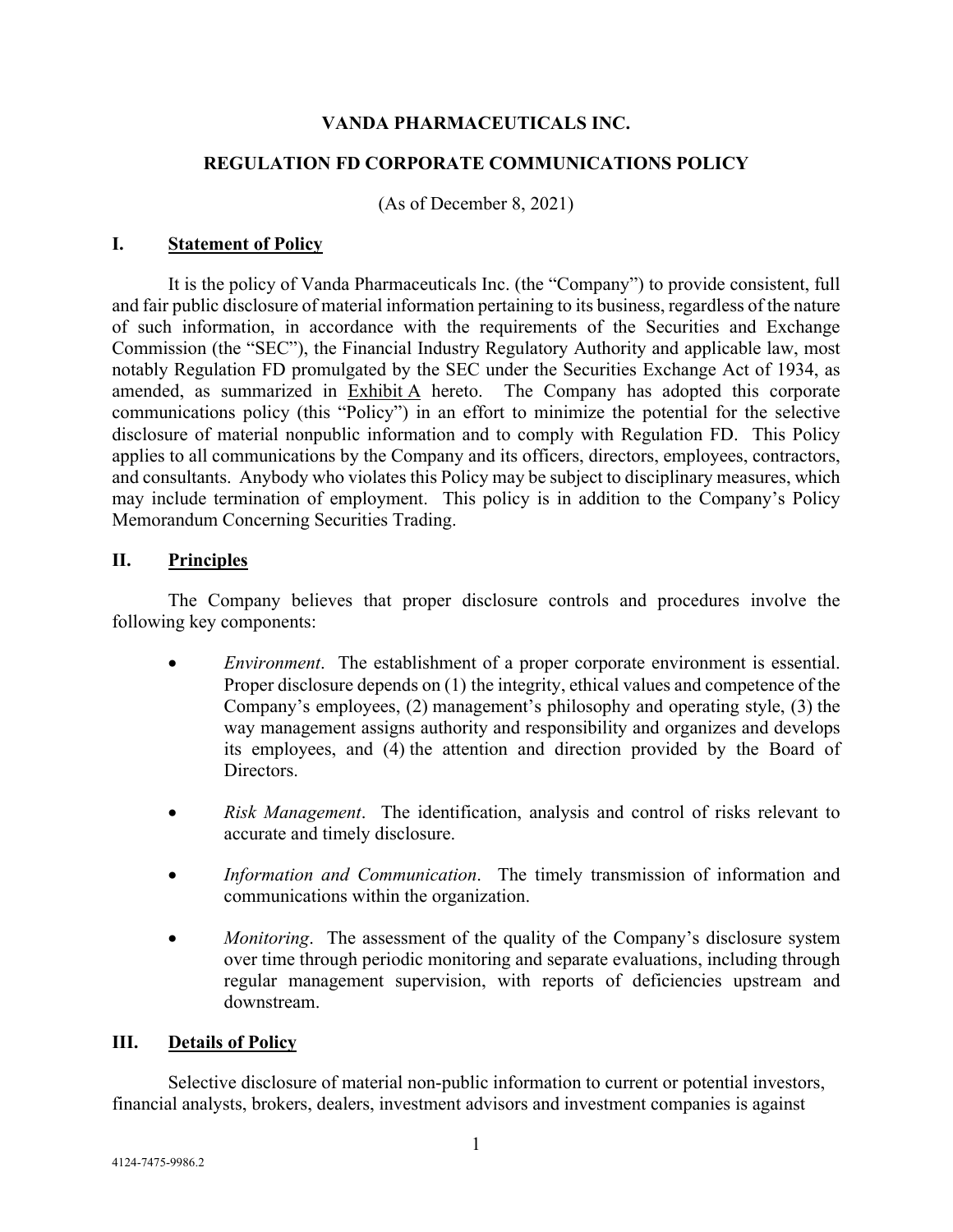Company policy and is prohibited under SEC rules. That means the Company cannot provide information to these individuals or groups without making the same information available to the public. If we intentionally disclose material non-public information, we will strive to do so in a manner designed to result in simultaneous, widespread distribution to the public.

# **If you believe that you have inadvertently disclosed material non-public information, contact our General Counsel immediately because public disclosure of the material non-public information may be required within 24 hours.**

# **A. Press Releases**

All press releases must be reviewed and approved by the Company's CEO or CFO, or by another member of the Company's Disclosure Committee (whose members shall be selected from the Company's management by the Board from time to time) and legal counsel, if necessary. Upon approval, the Company will notify Nasdaq of its intention to distribute the press release. The press release will be distributed to a news wire service, which will then make it available to the general public. After a press release has been made available to the general public, it will be posted on the Company's website promptly, and, if necessary or advisable, a Form 8-K will be filed with respect to the matters disclosed in the press release. Please see paragraph H below for a more complete description of the Company's policy regarding the dissemination of material non-public information. The Company's CEO and CFO will designate the appropriate person to implement the transmission of the press release through the appropriate communication channels.

### **B. Spokespeople**

It is the Company's intent to limit the number of spokespeople authorized to speak on the Company's behalf. Accordingly, the Company has authorized only the following representatives (the "Spokespeople") to communicate with members of the media, institutional investors, analysts or other market professionals regarding the Company's financial performance or corporate activities, whether in the forms of press releases, letters to stockholders, speeches, presentations, interviews, website posts, blogs or other forms of communications:

- CEO Mihales H. Polymeropoulos, M.D.
- CFO Kevin Moran

Additional representatives may be authorized by the CEO or the CFO to respond to specific inquiries as necessary or appropriate.

The Spokespeople shall be integrally involved in scheduling and developing presentations for all meetings and other communications with financial analysts, institutional investors and stockholders. In addition, the Spokespeople shall also be involved in arranging appropriate meetings or interviews with the Company's management. After public dissemination of any material non-public information, all coverage of the Company's disclosure shall be monitored by the Spokespeople to ensure accurate reporting and to take corrective measures if and when necessary.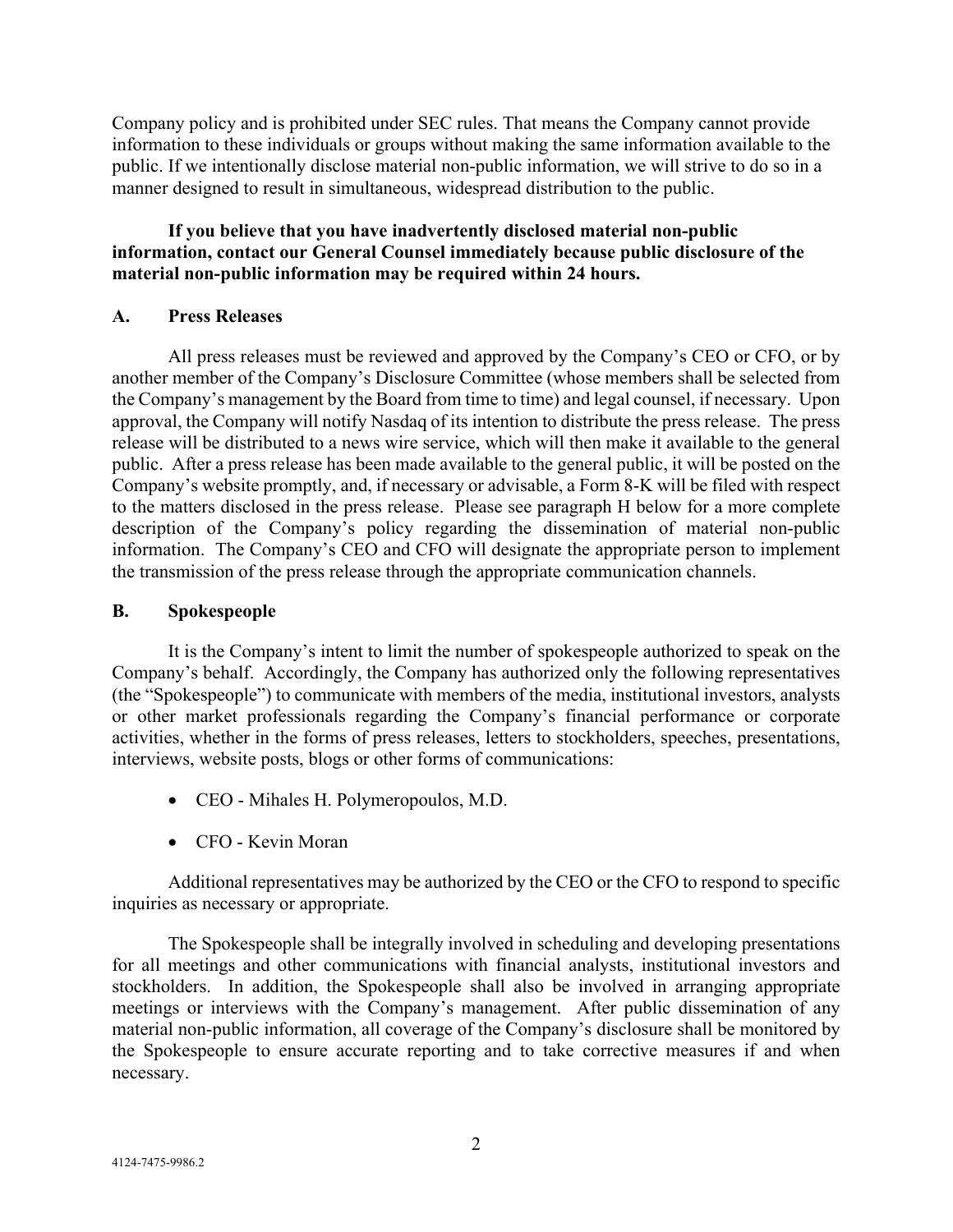Employees who are not Spokespeople shall refer all calls and e-mail messages from outside parties, including without limitation analysts, other market professionals, institutional investors, stockholders and business and industry media, to the Spokespeople.

# **C. Responding to Market Rumors**

As long as representatives of the Company are not the source of market rumors, the Company's general policy is to respond consistently to questions about rumors in the following manner: "It is our policy not to comment about market rumors or speculation." In addition, it is the Company's policy not to issue news releases that deny or confirm market rumors unless it has been determined that the Company or one of its representatives is the source of such market rumors.

# **D. Forward-looking Information**

The Company may make forward-looking statements in relation to its earnings, business and performance outlook. The Company's policy is to provide investors with forward-looking information and guidance in conformity with the "safe harbor" provision of the Private Securities Litigation Reform Act of 1995, as amended (the "PSLRA").

All public disclosures by the Company in the form of news releases, conference calls and investor presentations shall be accompanied by a "safe harbor" discussion that reviews or refers to specific risk factors that could cause actual results to differ materially from those projected in the statement (see further discussion below).

# **E. Website Policy**

The Company maintains its own corporate website, while outsourcing certain content, on which it offers updated, timely information for investors, including news releases, SEC filings, annual reports and other relevant data. All information posted on the Company's website or on any social media account maintained by the Company must be reviewed and approved by the Company's CEO or CFO, or by another member of the Company's Disclosure Committee, prior to posting. Any written materials shall include a hotlink to or include appropriate cautionary disclosures in order to take advantage of the safe harbor under the PSLRA. No material, nonpublic information shall be posted on the Company's website or on any social media account maintained by the Company unless it has previously or simultaneously been disseminated via other methods reasonably designed to ensure broad, non-exclusionary distribution of the information.

# **F. Electronic Platforms**

Company employees are prohibited from posting any information about the Company, its business or future performance on the Internet, in chat rooms, on social media sites (including, without limitation, Facebook, Twitter, Instagram or LinkedIn) or on bulletin boards. Any such posting, even if well-intentioned, may be damaging to the Company and its interests. This policy will be strictly enforced.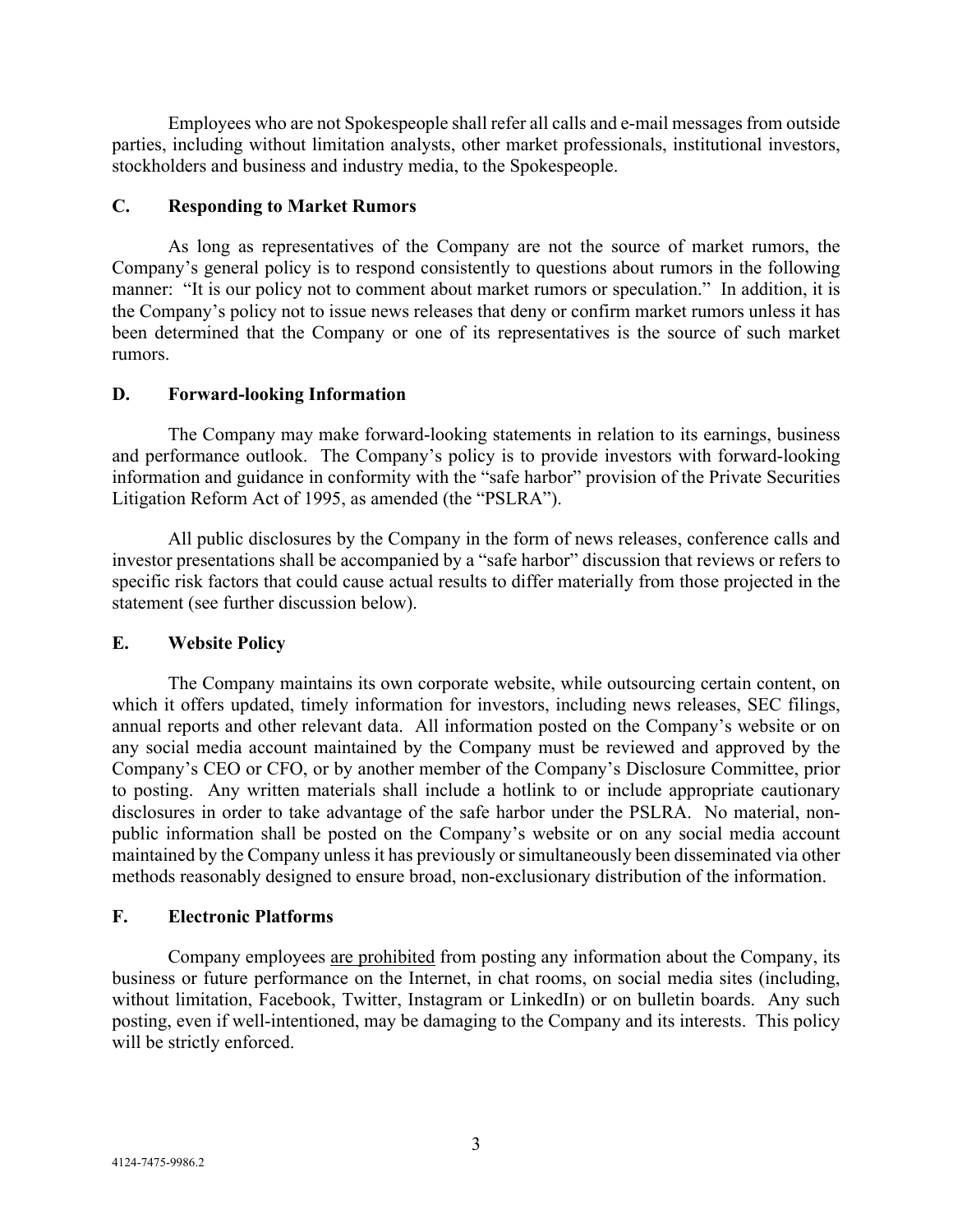# **G. Investor Inquiries**

The Company's policy is to respond to all routine requests for corporate information. An investor kit, including a prospectus or an annual report, recent news releases, and marketing material will be sent within one week of a request for such information. Any request for material, non-public information will be denied. Also, it is the Company's policy not to distribute any analyst reports. Telephone inquiries about the Company will be returned by one of the Spokespeople within a reasonable period of time, subject to the other provisions of this Policy.

# **H. Conference Calls, Analyst Meetings and Media Interviews**

When the Company discloses material non-public information to market professionals and institutional investors, its policy shall be to transparently and simultaneously disclose the information to the public.

- 1. Public disclosure may be made by:
	- a. issuing a widely disseminated (via AP, PR Newswire and Reuters) press release,
	- b. a publicly accessible conference call or webcast, for which there has been advance public notice, or
	- c. furnishing or filing of an SEC disclosure document—most typically a Form 8-K.

2. Except for routine information requests or with the prior approval of the CEO or CFO, no one other than one of the Spokespeople shall speak with members of the media, analysts, other market professionals or institutional investors. "Routine information requests" are inquiries from stockholders or others that can be responded to by referring the caller to already-public information, such as the Company's SEC filings, press releases or information posted on the Company's website. The Company recognizes that it may be desirable from time to time for executives other than those listed above to speak with analysts or institutional investors after obtaining the prior approval of either the CEO or the CFO.

3. If the Company learns that it or one of the designated Spokespeople has made a nonintentional selective disclosure of material non-public information, it must make prompt (within 24 hours) public disclosure of that information. If there is an intervening weekend or holiday, the disclosure shall be made before the open of market on the next trading day.

4. The Company shall allow the public to listen via telephone or webcast to quarterly analyst conference calls and to additional open analyst conference calls where it may disclose material non-public information. Only professionals will be invited to ask questions. Any guidance or "color" typically given to sell side analysts that constitutes material non-public information will be given in this public forum. Any such guidance will be preceded by a disclaimer substantially in the form of Exhibit B.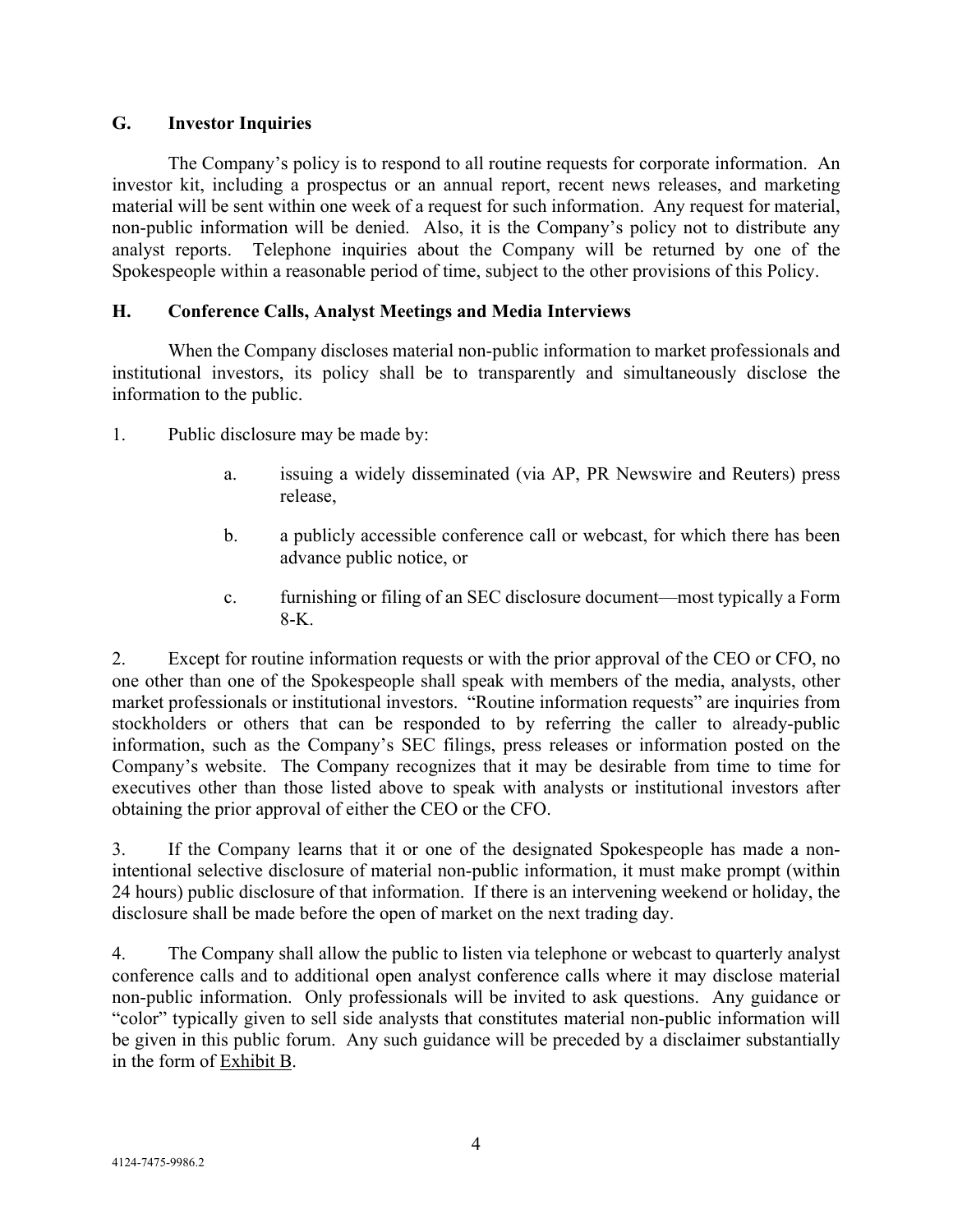5. Before a scheduled analyst conference call, the Company shall issue a press release which provides (a) the date and time of the scheduled call, (b) the specific information needed for a member of the public to dial in or access the call over the Internet and (c) that the Company plans to provide guidance. If situations arise requiring interim conference calls or other public disclosure, notice will be provided as soon as possible. A sample press release is attached hereto as Exhibit C.

6. No member of Company management other than one of the Spokespeople will take impromptu phone calls from analysts, other market professionals, institutional investors or members of the media. Instead, all such calls will be referred to one of the Spokespeople. No one will provide material non-public information to such callers.

7. All of the Spokespeople are responsible for keeping current on what has and has not been publicly disclosed by the Company. This means, at a minimum, regularly reviewing the Company's website, all social media accounts maintained by the Company, all SEC filings and press releases and participating in or later listening to a recording of all public conference calls.

8. All of the Spokespeople shall be familiar with the Guidelines for Materiality attached hereto as Exhibit D. Each of the Spokespeople should seek legal counsel whenever in doubt about whether information is material. Decisions about materiality should, wherever possible, be made prior to the occasion on which the discussion is to take place to avoid the need to make materiality judgments "on the fly."

9. For any scheduled, non-routine communications involving a significant announcement (e.g., an earnings release, a major acquisition, a new product launch, a major expansion of the Company's business or an important analysts conference), Company management planning to participate in the communication shall generally prepare an outline, slides or script of the discussion that shall be used as the basis of the communication. The outline, slides or script shall be approved in advance by the CFO or CEO. A copy of the outline will be maintained by the Company for a period of one year following the communication. At the beginning of the communication, one of the Spokespeople shall provide an oral safe harbor disclaimer in the form provided on Exhibit E.

10. Whenever one of the Spokespeople has a doubt concerning whether a disclosure made by him or her was in fact material or non-public, he or she will promptly consult with legal counsel and the Company's Disclosure Committee in order to permit, if necessary, a corrective public disclosure to be made within 24 hours.

11. The Company will not review analyst notes prior to publication, except as to matters of historical accuracy which can be verified by reference to already-public information, such as the Company's SEC filings, press releases or information posted on the Company's website.

12. Exceptions to the rules governing communications with investors and analysts may apply to communications (a) with investment bankers and underwriters in connection with registered offerings or merger and acquisition transactions or (b) where confidentiality arrangements are in place in other contexts (e.g., a private placement). Management should consult with legal counsel on a case-by-case basis to determine the applicability and scope of such exemptions.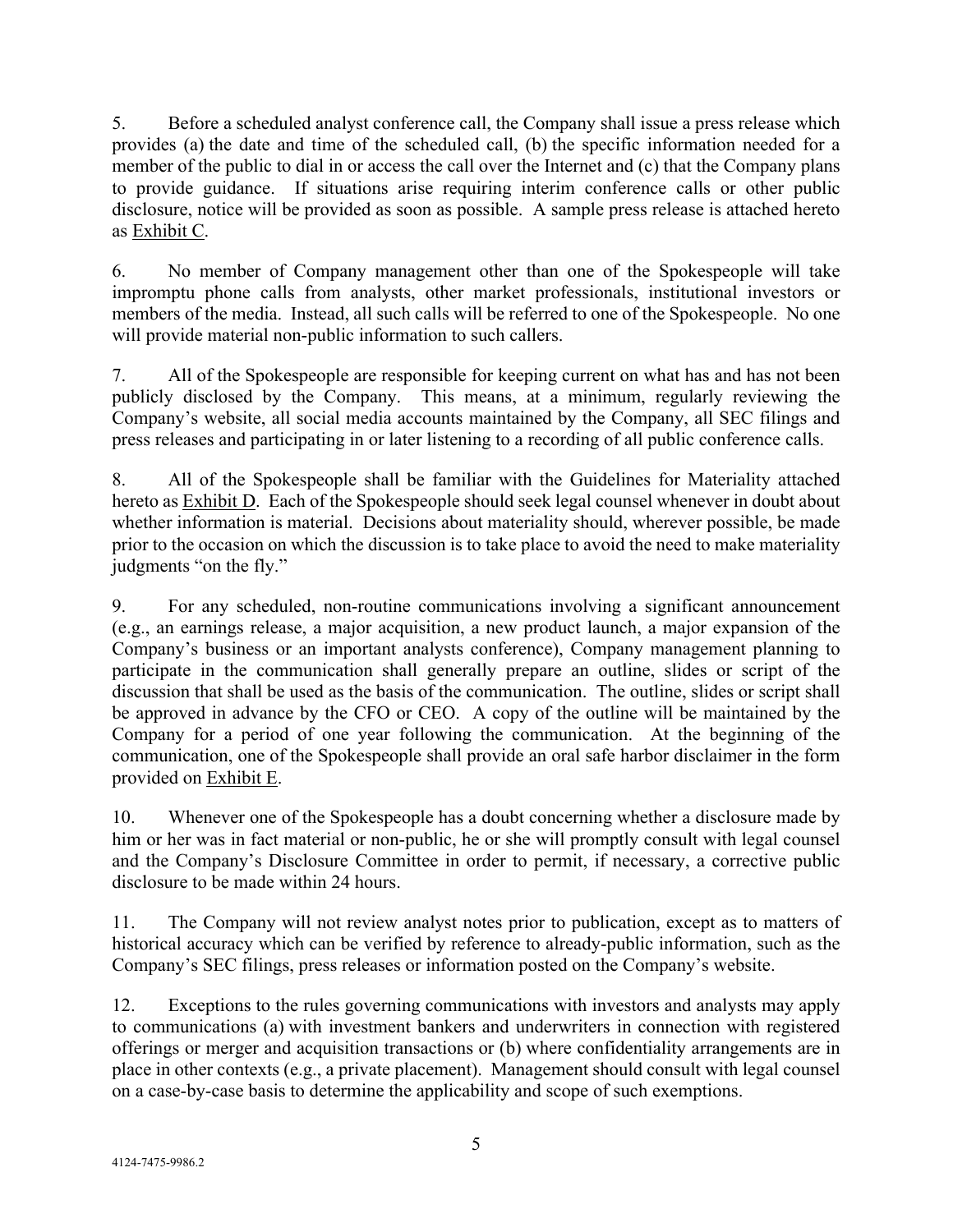13. Any communications with investors and analysts should generally be in the form of (a) SEC filings, (b) formal press releases, (c) conference calls open to the public, (d) formal presentations previously published on the Company's website or (e) meetings with analysts or investors that comply with Regulation FD. Specifically, the topics discussed at such meetings will not include material information unless such information has been previously or simultaneously disclosed to the public.

14. The Company will not (a) disclose its internal financial projections to analysts or investors, (b) reaffirm previously disclosed internal financial projections, if any, to analysts or investors after the first calendar month of each quarter or (c) state that it is or is not "comfortable" with analyst's earnings estimates, in each case unless it has previously or simultaneously disseminated such information publicly.

15. Because communications sent to all or a large number of employees frequently can leak outside of the Company, internal disclosure of material non-public information in "blast" emails or presentations is prohibited unless (i) the communication is approved by our General Counsel prior to distribution or (ii) the recipients of such disclosure have a bona fide need to know the related disclosure.

16. The Company will maintain a "Quiet Period" beginning at the end of the 16<sup>th</sup> day of the last month of each fiscal quarter and ending after the second full trading day following the release of the Company's earnings news for that fiscal quarter. During a Quiet Period, the Company will not provide non-public comment, confirm public guidance or provide new guidance regarding expenses, cash balance, runway or other material information relevant to our current or expected financial results, unless previously approved in advance by our General Counsel. During a Quiet Period, the Company has discretion, with the approval of our General Counsel, to attend investorrelated conferences.

17. The Company will only publicly disclose material information that includes non-GAAP financial measures in compliance with Regulation G and Item 10(e) of Regulation S-K, as applicable.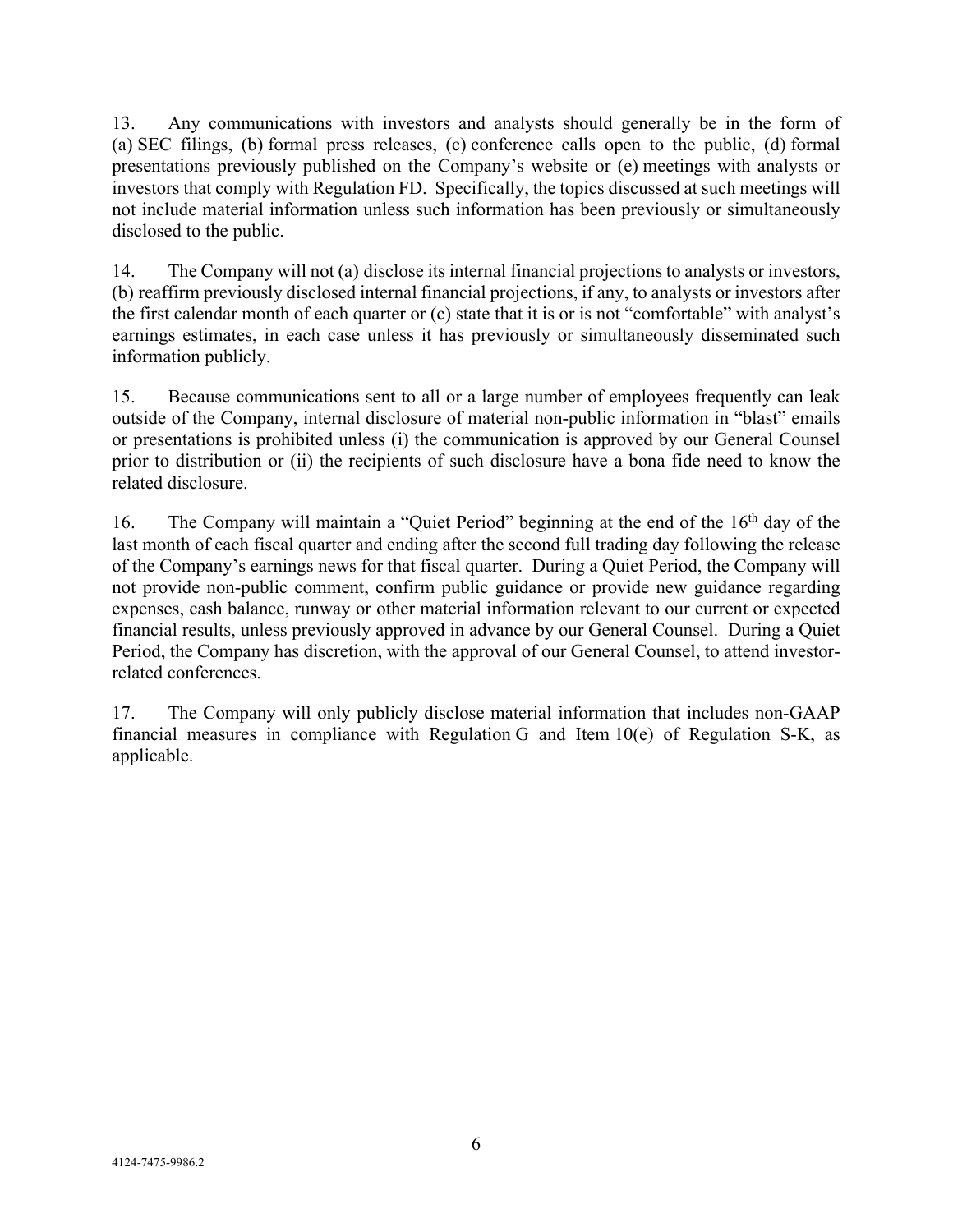# **EXHIBIT A**

# **EXHIBIT A SUMMARY OF REGULATION FD**

### **I. Application of Regulation FD.**

Regulation FD applies to disclosures of material nonpublic information to the following categories of persons:

**1.** Broker-dealers and their associated persons, such as analysts;

**2.** Investment advisers, institutional investment managers and their associated

persons;

**3.** Investment companies, hedge funds, and affiliated persons; and

**4.** Any holder of the Company's securities if it is reasonably foreseeable that the holder will purchase or sell the Company's securities on the basis of the information.

# **II. Communications Exempted from Regulation FD.**

The following types of communications are specifically exempted from the disclosure requirements of Regulation FD:

**1.** Communications made to a person who owes the Company a duty of trust or confidence, such as an attorney or accountant;

**2.** Communications made to any person who expressly agrees to maintain the information in confidence (such express agreement may be given after the disclosure of material nonpublic information, but must be before the recipient discloses or trades on the basis of it);

**3.** Disclosures to a credit rating entity, provided that the disclosure is made solely for the purpose of developing a credit rating and the ratings are publicly available; and

**4.** Communications made in connection with most registered securities offerings.

# **III. Disclosure of Material Nonpublic Information.**

Regulation FD requires that whenever the Company or a person acting on its behalf discloses material nonpublic information to securities market professionals or holders of the Company's securities who may well trade on the basis of the information, the Company must make public disclosure of that same information as follows:

**1.** If the Company or any person acting on the Company's behalf intentionally discloses material nonpublic information, the Company must make public disclosure of such information simultaneously.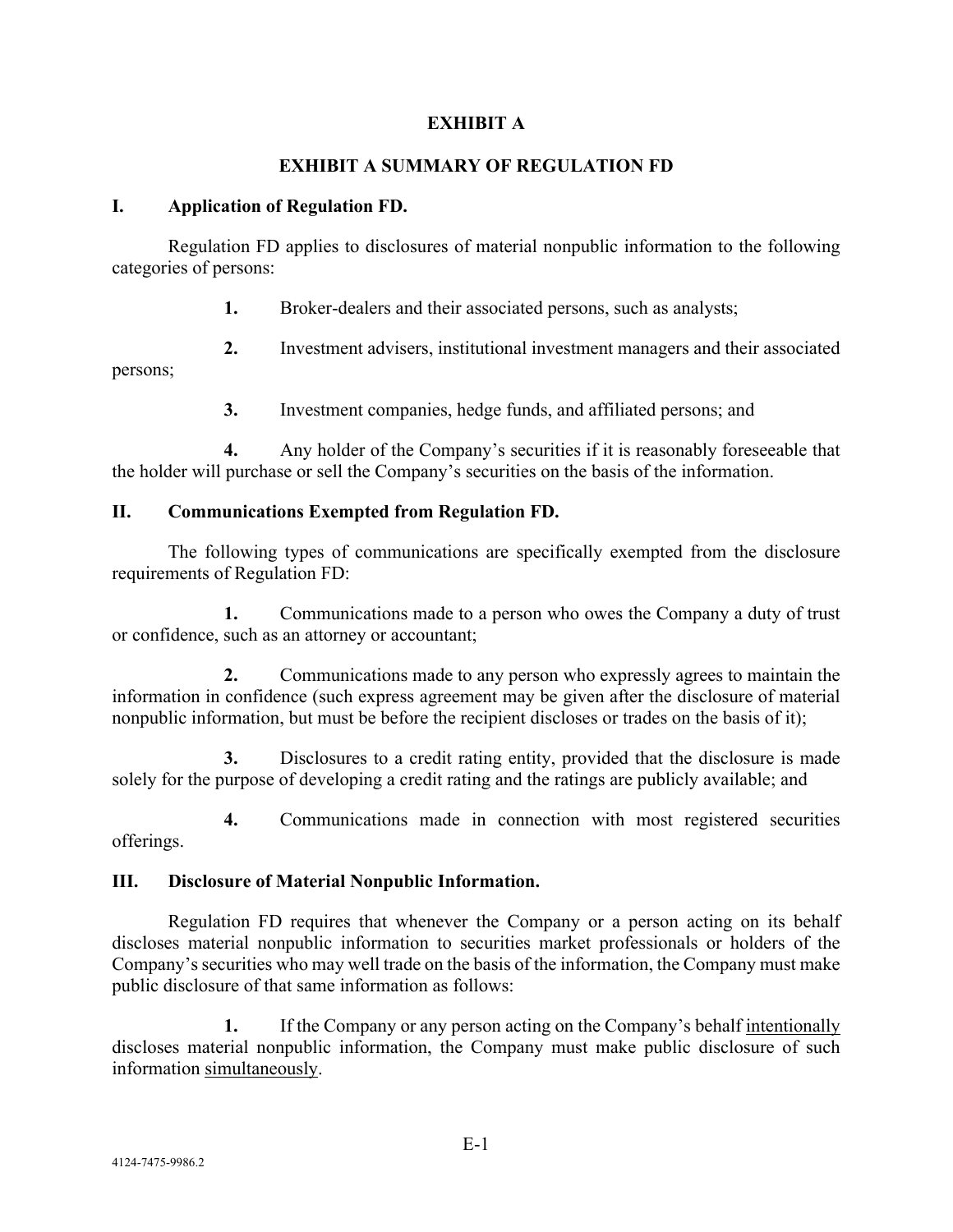**2.** If the Company or any person acting on the Company's behalf unintentionally discloses material nonpublic information, the Company must make public disclosure of such information as soon as reasonably practicable (but in no event after the later of 24 hours or the commencement of the next day's trading on the Nasdaq) after discovery of the disclosure. Discovery happens when a director, executive officer, investor relations or public relations officer learns that the Company or any person acting on the Company's behalf disclosed information that such director, executive officer, investor relations or public relations officer knows, or is reckless in not knowing, is both material and nonpublic.

# **IV. Definitions.**

**A. Intentional Disclosure**. A selective disclosure of material nonpublic information is "intentional" when the person making the disclosure either knows, or is reckless in not knowing, that the information he or she is communicating is both material and non-public.

**B. Material Information**. Information is "material" if there is a substantial likelihood that a reasonable investor would consider it important in making an investment decision, or if a reasonable investor would view it as altering the total mix of information available. In short, material information includes any information that could reasonably affect the price of the Company's stock. See Exhibit D for a summary of items considered in determining if information is material.

**C. Nonpublic Information**. Information is "nonpublic" if it has not been disclosed to the general public by means of a press release, SEC filing or other media for broad public access. Disclosure to even a large group of analysts does not constitute disclosure to the public.

**D. Person Acting on the Company's Behalf**. A "person acting on the Company's behalf" is a senior official or any other officer, employee, or agent of the Company who regularly communicates with market professionals or with the Company's stockholders. A senior official is defined as any director, executive officer, investor relations or public relations officer, or other person with similar functions.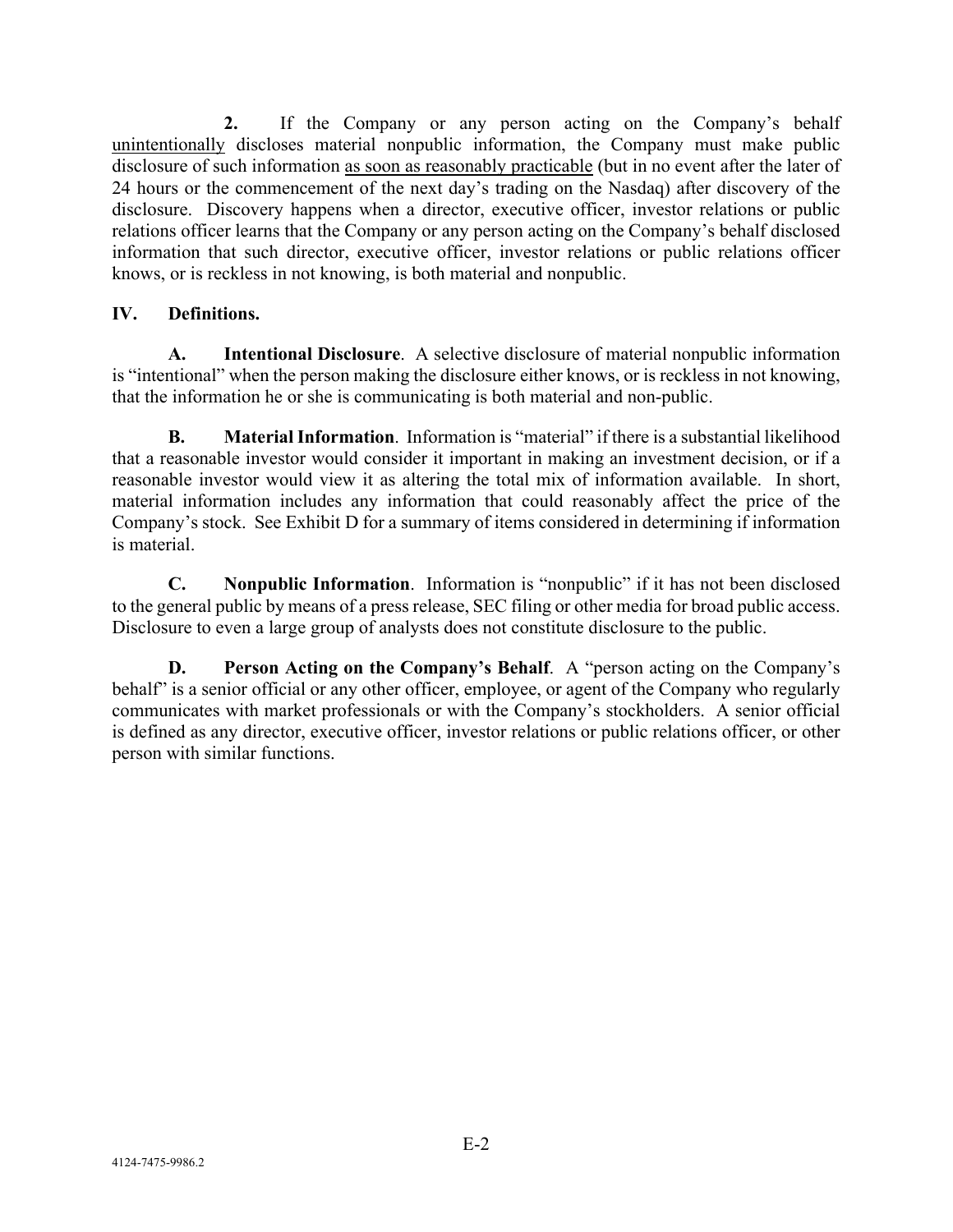#### **EXHIBIT B**

# **DISCLAIMER TO ACCOMPANY GUIDANCE**

#### **Option 1**

In a moment we will be providing you with a discussion of some of the factors that we currently anticipate may influence our results going forward. Before doing so, I want to emphasize that our discussion is based in part on projections, that any projection involves judgment and that individual judgments may vary. Our projections are based on information available to us now, and our current beliefs, expectations and assumptions, any and all of which will likely change over time. This information is subject to inherent risks, uncertainties, assumptions, and changes in circumstances that are difficult to predict and many of which are outside of our control. If the risks materialize, assumptions prove incorrect, or we experience unexpected changes in circumstances, actual results could differ materially from the results implied by these forwardlooking statements, and therefore you should not rely on any forward-looking statements. No one should assume that any projections we provide today will remain valid at any later time. Moreover, we assume no obligation to, and do not intend to, provide updates in the future. Specific factors that could change, causing our projections not to be achieved, include, but are not limited to, [list factors]. Further information about these factors can be found in our most recent filings with the SEC, including the "Risk Factors" and "Management's Discussion and Analysis of Financial Condition and Results of Operations" sections of our most recent Form 10-Q/10-K filed on

#### **Option 2**

 $\overline{\phantom{a}}$ 

The projections and forward-looking statements we discuss during this conference call are based upon the information we currently have available, and our current beliefs, expectations and assumptions. This information will likely change over time and is subject to inherent risks, uncertainties, assumptions, and changes in circumstances that are difficult to predict and many of which are outside of our control. If the risks materialize, assumptions prove incorrect, or we experience unexpected changes in circumstances, actual results could differ materially from the results implied by these forward-looking statements, and therefore you should not rely on any forward-looking statements. By discussing our current perception of our market and the future performance of the Company and our products with you today, we assume no obligation to, and do not intend to, provide updates in the future. No one should assume that our current projections will remain valid at any later time.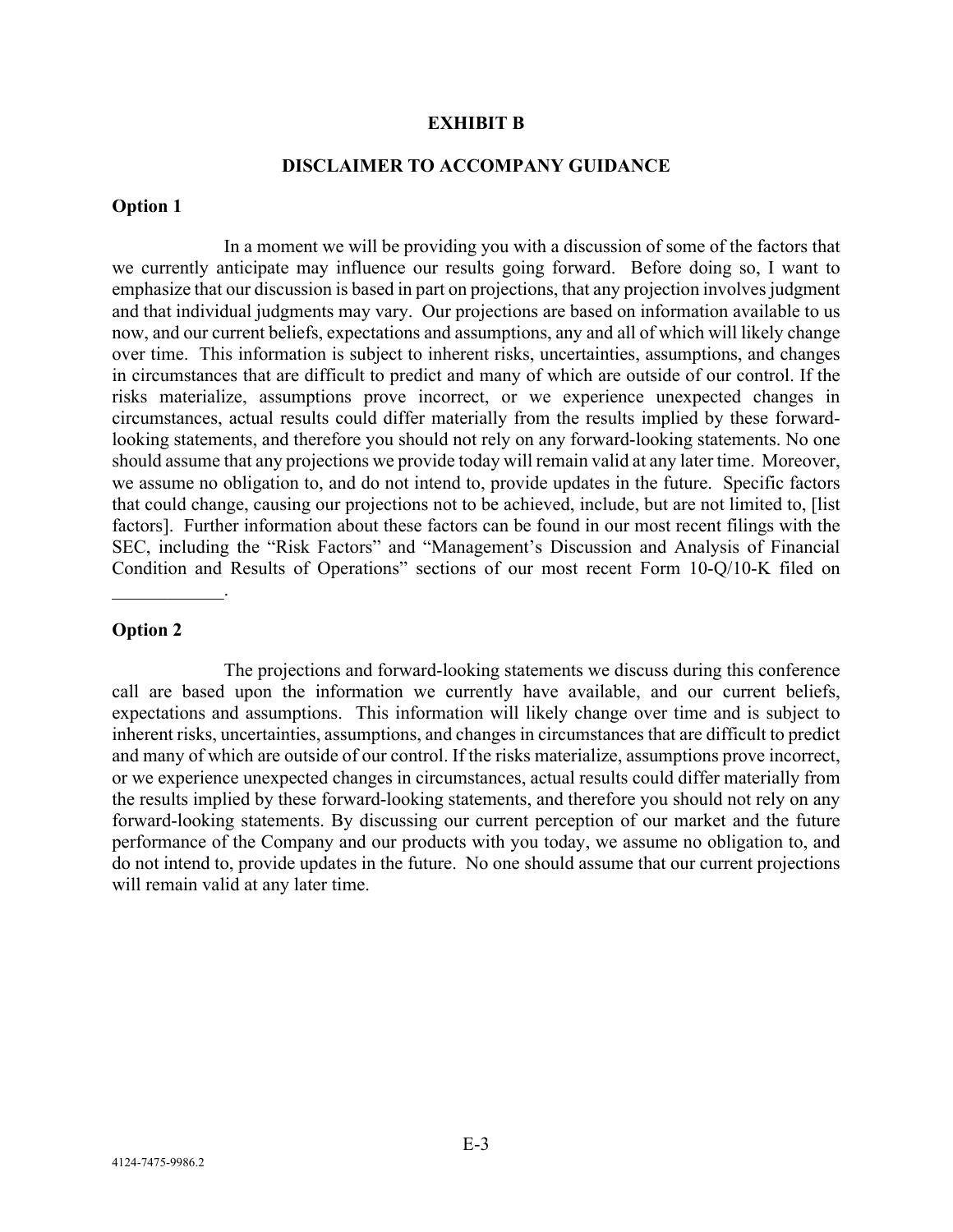### **EXHIBIT C**

### **SAMPLE PRESS RELEASE ANNOUNCING CONFERENCE CALL**

[Vanda Pharmaceuticals Inc.] to Release - [QUARTER E.G. THIRD] Quarter Earnings On DATE

[Vanda Pharmaceuticals Inc.] (Nasdaq: VNDA - news], today announced the Company will release its financial results for the third quarter, 202\_\_, after the NASDAQ market closes on [DAY OF WEEK, DATE].

The Company will conduct a conference call at [2:00 p.m. PDT], which will be open to the public. The conference call dial-in number is [PHONE NUMBER], and the passcode number is [PASS CODE]. The conference call will also be available by webcast on the Company's website, www.[  $\qquad \qquad$  ].com.

For those unable to listen in at the designated time, a conference call replay will be available for 24 hours following the conference call, from approximately [3:30 p.m. PDT] on [DATE] to [3:30 p.m. PDT] on [DATE]. The conference call replay can be heard by dialing [PHONE NUMBER] then entering passcode number [NUMBER]. The webcast will also remain available for replay over website until [DATE].

About [Vanda Pharmaceuticals Inc. . . (usual language to be included)].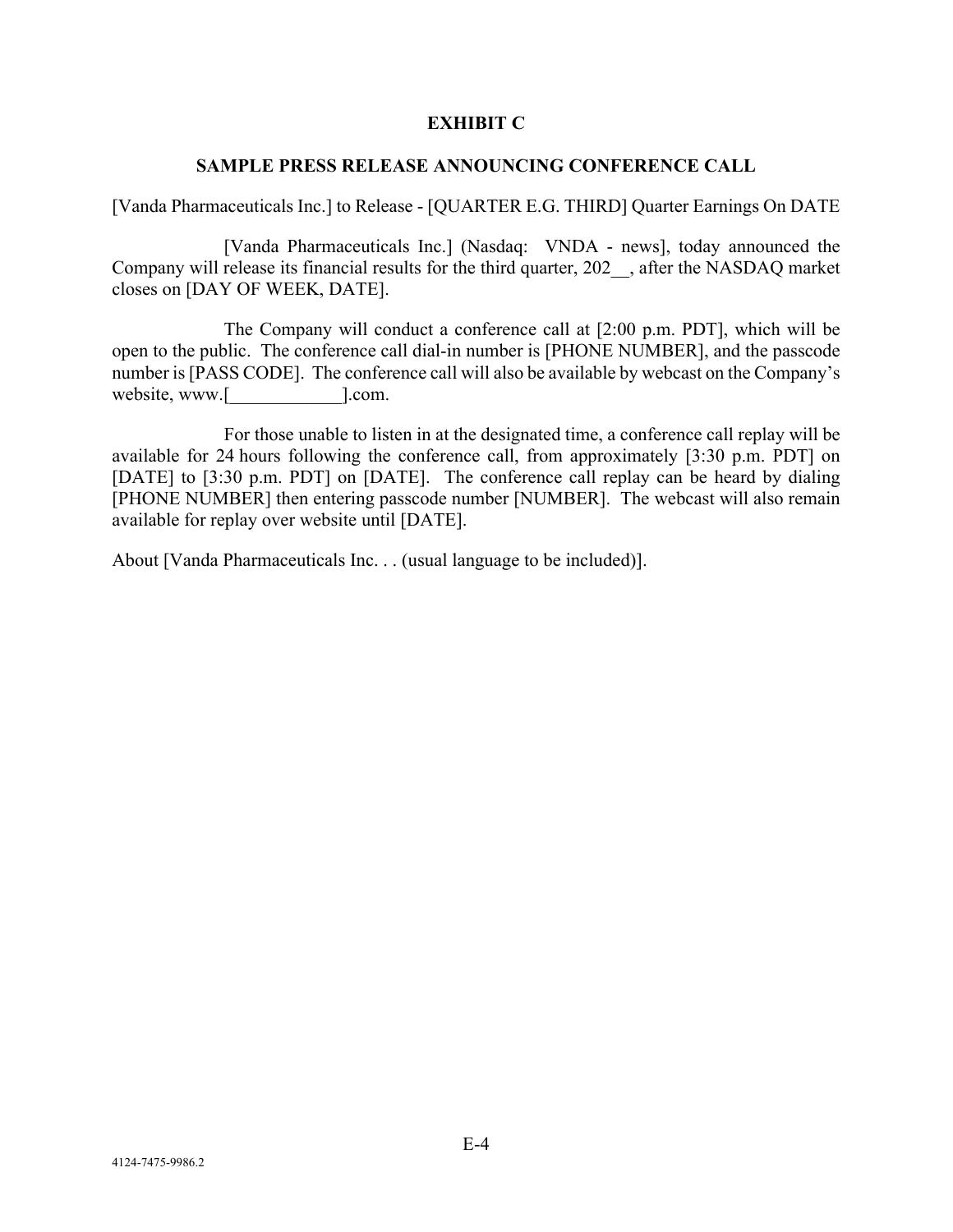## **EXHIBIT D**

### **GUIDELINES FOR MATERIALITY**

Information is material according to the SEC if "there is substantial likelihood that a reasonable shareholder would consider it important" in making an investment decision.

The SEC identifies certain types of information which it considers "more likely to be considered material" These may include, among other things:

- quarterly or annual earnings results;
- mergers, acquisitions, tender offers, joint ventures, divestitures or other changes in assets;
- dividends;
- stock splits;
- management changes or changes in control public or private sale of additional securities;
- major litigation;
- significant labor disputes;
- major plant closings;
- establishment of a program to buy the Company's own shares;
- new products or discoveries, or developments regarding customers or suppliers;
- change in auditors or disagreements with auditors; and
- deterioration in the Company's credit status.

In addition, communications to and from the U.S. Food and Drug Administration and other U.S. and foreign regulatory agencies, the negotiation or execution of licensing transactions and commercialization or co-promotion agreements, and the Company's or any of its partners' clinical development plans and trial results, may be considered material.

The SEC warns "when an issuer official engages in a private discussion with an analyst who is seeking guidance about earnings estimates, he or she takes on a high degree of risk under Regulation FD. If the issuer official communicates selectively to the analyst nonpublic information that the company's anticipated earnings will be higher than, lower than, or even the same as what analysts have been forecasting, the issuer likely will have violated Regulation FD." The SEC cautions that "[t]his is true whether the information about earnings is communicated expressly or through indirect 'guidance,' the meaning of which is apparent though implied."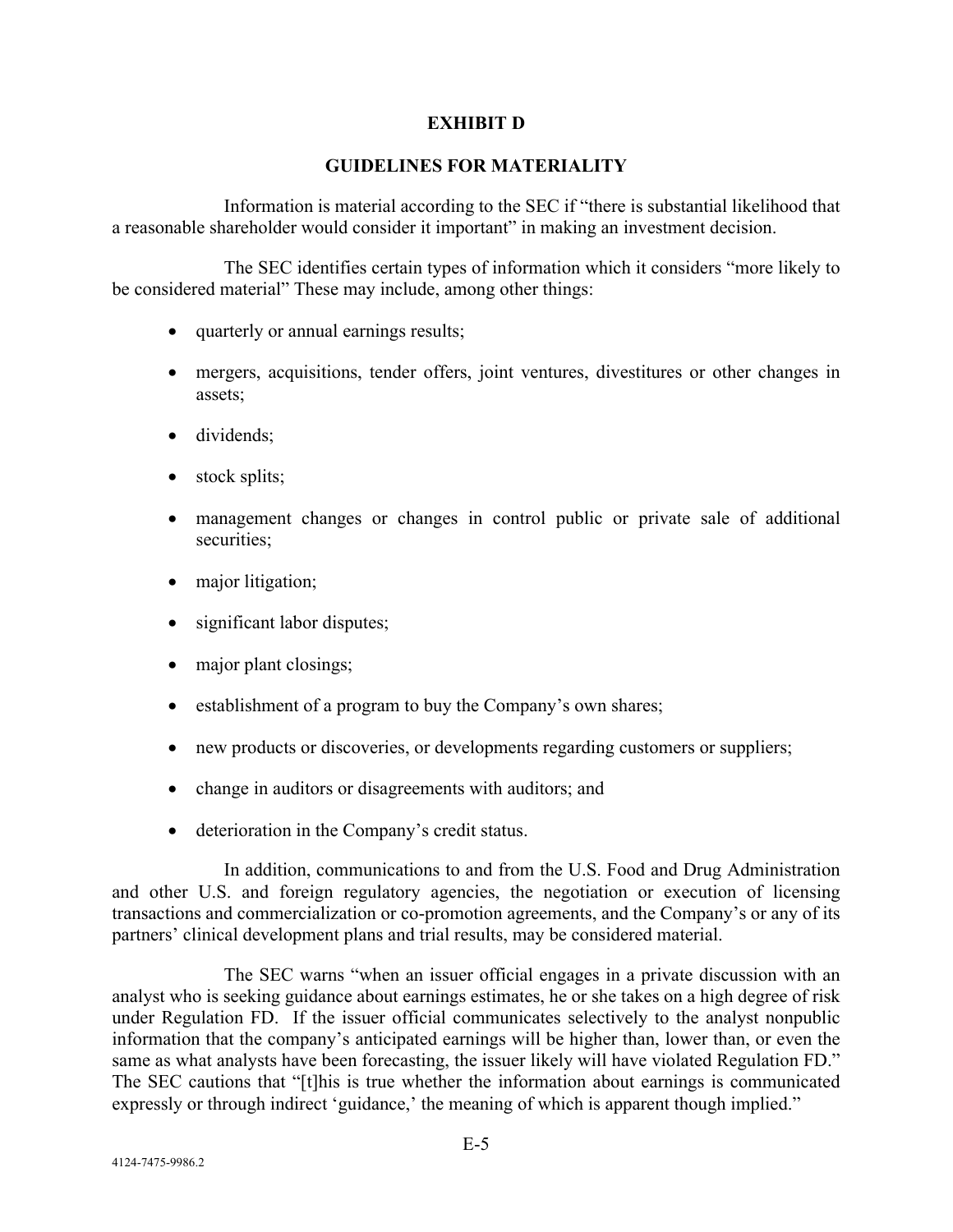On the other hand, the SEC acknowledges that what may be immaterial to a reasonable investor may help an analyst reach a material conclusion. Therefore, a company "is not prohibited from disclosing a non-material piece of information to an analyst, even if, unbeknownst to the issuer, that piece helps the analyst complete a 'mosaic' of information that, taken together, is material.